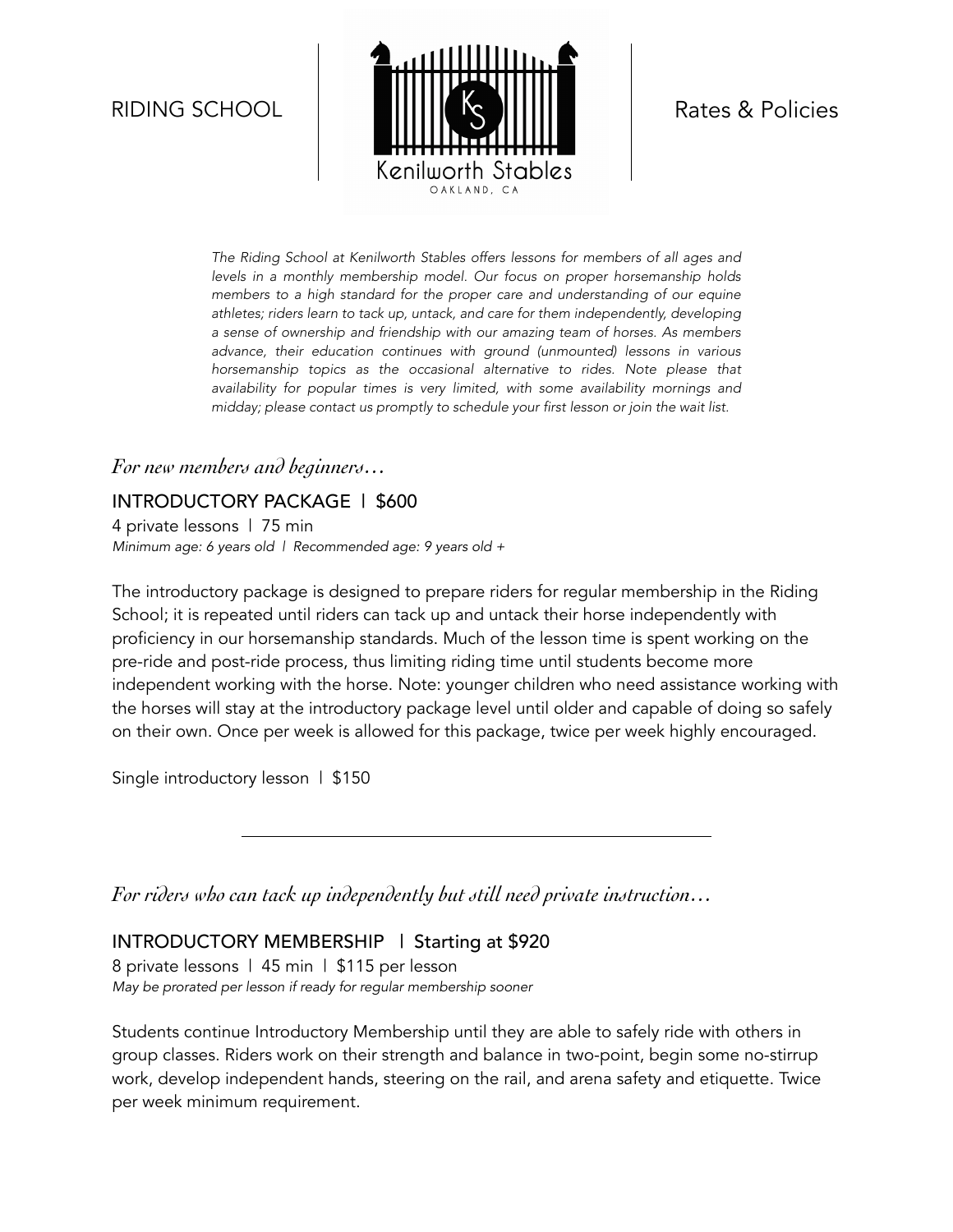#### *For riders ready for regular membership with group lessons…*

#### MONTHLY MEMBERSHIP | Starting at \$720

All members must ride at minimum twice per week. *Group lessons | 45 min - 60 min* 

Riders come about 30 minutes prior to their lesson time to prepare their horse, staying after to untack and take care of them. All members must take at least one flat lesson per week if at the level of jumping. We maintain a very strict monthly minimum of 2x per week lessons or 8 per month with consistent lesson days; makeup lessons can be arranged as needed. Please review our Riding School policies for more information.

2x per week / 8 per month | \$720  $3x$  per week / 12 per month | \$960 4x per week / 16 per month | \$1120 5x per week / 20 per month | \$1400

*For riders needing or requesting private-only lessons (available a la carte)…*

A la carte private lesson | \$115

Please note that availability for private lessons can be very limited especially for popular times. If scheduling permits, private-only membership can be arranged starting at \$920/mo.

*For riders wishing to lease a horse, advance their riding, and possibly compete…*

#### MONTHLY MEMBERSHIP + PARTIAL LEASE | Starting at \$1160

Members riding at least 3 times per week are eligible to lease a horse, which guarantees them the same horse for all lessons. This partial lease is only a flat rate starting at \$200, unlike a full lease which requires you to be responsible for all expenses and function as owner. Members wishing to show must lease their horse at minimum 1 full month prior to the show. Hacking (riding outside of a lesson) is not available on this lease.

 $3x$  per week / 12 per month |  $$960 + $200$  lease fee = \$1160 4x per week / 16 per month |  $$1120 + $267$  lease fee = \$1387 5x per week / 20 per month | \$1400 + \$333 lease fee = \$1733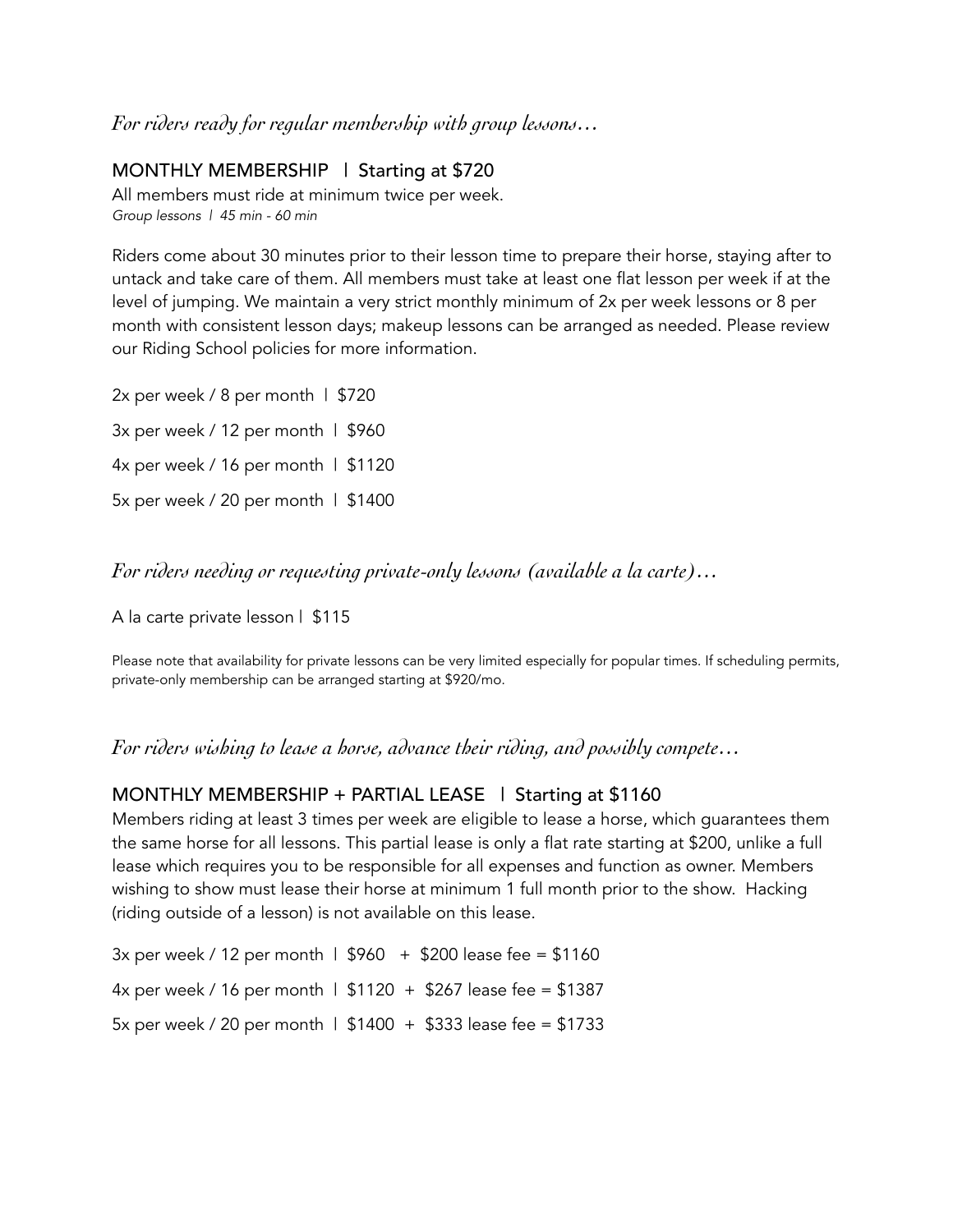# RIDING SCHOOL POLICIES

#### Monthly membership policy

Your membership fee (minimum \$720) is due by the 5th of each month. Membership is due monthly regardless of dates missed due to travel; partial payments are not accepted.

## Makeup lesson policy

Missed lessons can be made up preemptively or any time within the month. No more than two makeup lessons can carry over to the following month.

#### Late payment fee

A late fee of \$25 will be added to your invoice if payment is not received within 10 days of invoicing. We accept both checks (preferred) and online payments through your Quickbooks invoice.

### Cancellation policy

Lessons cancelled within 24 hours prior to your lesson time are not eligible to be made up. We must receive more than 24 hours notice in order to offer a reschedule; this is a strict policy necessary to maintain the schedules for horses, arenas, and staff.

#### Pre-ride time policy

Members must allocate at *minimum* 20 minutes before and after a riding class to properly care for the horse and equipment. Students who arrive too late to sufficiently prepare their horses for their class may not be able to ride per trainer discretion.

#### Late policy

Students arriving to the arena 10 minutes or later for a group lesson will unfortunately forfeit the lesson. Timeliness to a group class is essential in respect to your fellow riders and instructor. If late to a private lesson, the lesson will simply be shorter.

## Proper turnout policy - Horses

Horses must be thoroughly groomed and properly turned out (tacked up in a clean, correct, and neat manner) by the beginning of the lesson time. Riders whose horse is clearly dirty or insufficiently tacked up will need to return to the crossties and may risk forfeiting the lesson. All members who have completed the introductory package and arrive with enough time should have no problem properly grooming and tacking up their horse; help is always available if needed. Thorough grooming before and after the lesson is expected.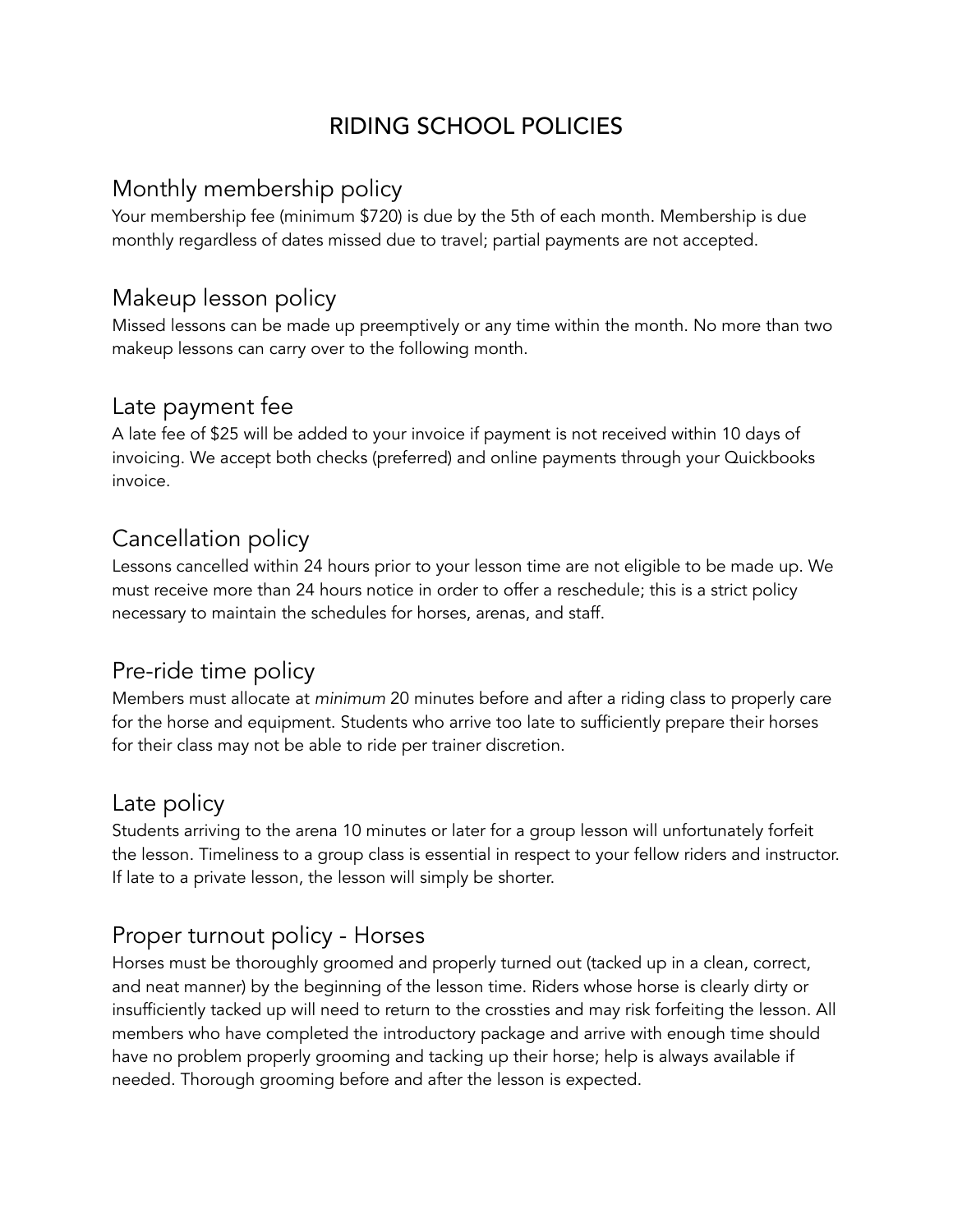# Proper turnout policy - Riders

Riders must wear correct, clean, and properly fitted attire for their lessons. This includes an approved riding helmet, riding pants (breeches), English boots (paddock boots with half chaps OR tall field boots, and a fitted collared or athletic shirt (preferably tucked in with a belt unless pants are riding tights). Though not mandatory, it is customary to wear ones hair up in the helmet with a hair net, and wear a polo shirt tucked in to tan breeches with a belt. Please, no baggy or bulky clothing. Minors must wear a safety vest unless waived by parental consent.

#### Barn rules and safety reminders

Please abide by all posted signs on the property (parking lot, crossties, wash rack, tack cleaning area, arenas, etc). No umbrellas, strollers, or wheelchairs are allowed on the property unless necessary and prior approval is granted; this is to prevent our horses from getting spooked.

### Guest policy

Members may bring guests to the barn under certain conditions. Members must go over the barn rules and safety reminders conduct prior to arrival (no running, no strollers or umbrellas, no petting or feeding horses, etc). A parent *must* be present if guest is a minor - no exceptions. Guests must keep a safe distance away from horses, may not be in the crosstie area, and cannot handle or feed any horses. Guests may watch lessons in designated seating areas.

## Tack Room Policy

Bridles are to be put away clean and wrapped, saddle pads folded and stacked neatly, girths hung up, and saddles cleaned and put on the racks. Lockers are available to rent for \$20/ month for riders wishing to keep their personal belongings at the barn (boots, helmets, vests)

# Chores / Communal Contributions policy

Members arriving significantly early or staying late may be asked to help with the day's barn chores (ie hand walking horses, organizing, cleaning, etc). We strive to maintain a sense of communal responsibility in which everyone helps each other out, keeps our facility clean and neat, and contributes to the wellbeing of our horses. Childcare is not available during summer months when school is out, but structured volunteer hours can be arranged for riders wishing to spend long periods of time at the barn in addition to their lessons.

# Horsemanship policy - Horse Care

Members must respect our horses and adhere to our standards of care. Riders are responsible for putting their horses away clean, cool, and dry - no sweat marks, no muddy hooves, no dirty legs, etc. Thorough use of the curry comb, brush, and hoof pick is mandatory before and after each ride. Riders are expected to always put the horse first, taking care of them efficiently and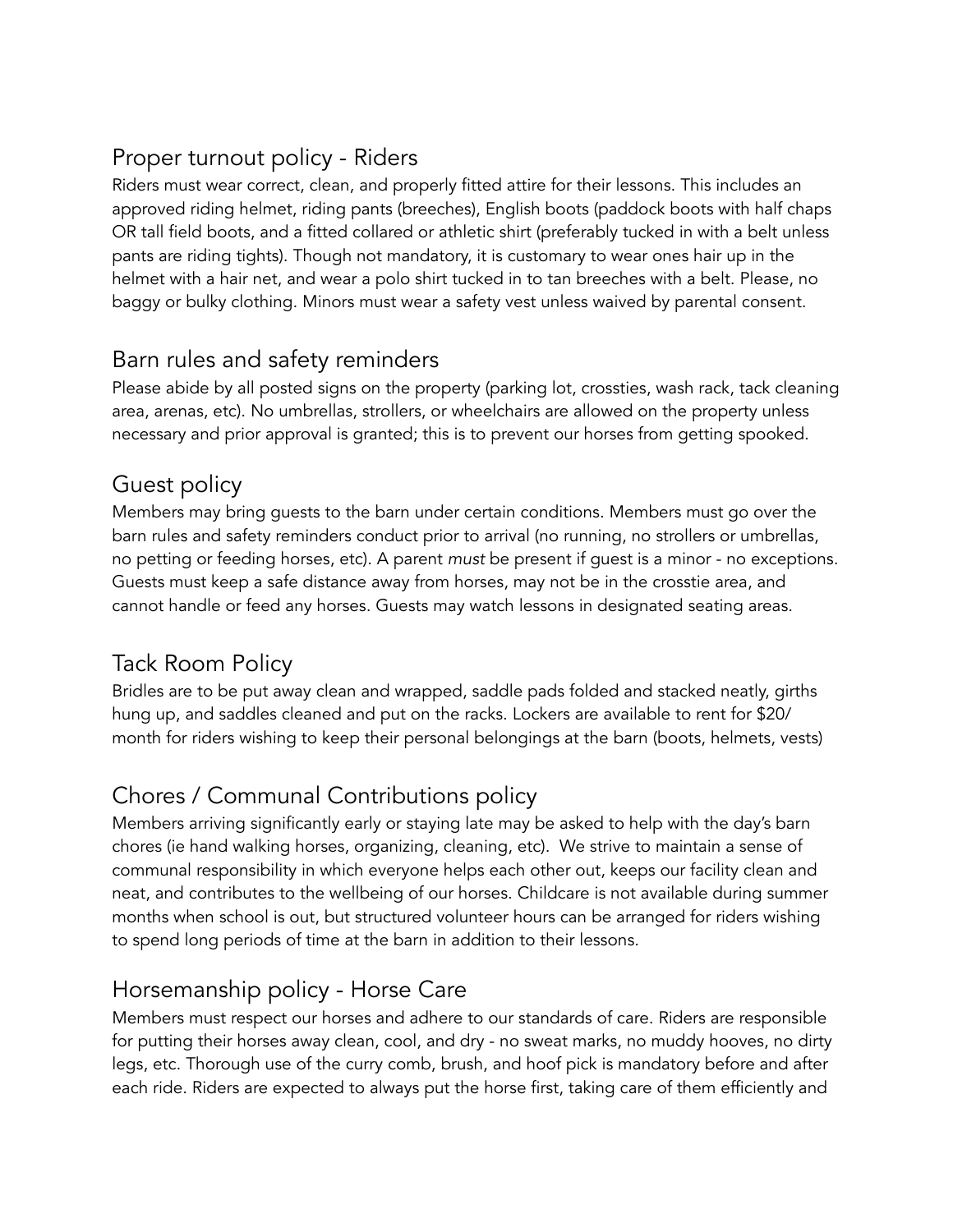thoughtfully after each ride. Failure to do so will result in a horsemanship offense (previously called cleanup fees).

## Horsemanship policy - Tack and Equipment Care

After each ride, members are responsible for putting all tack away thoroughly clean and neat. Bridles must be scrubbed down with a damp rag followed by a sponge with leather cleaner and conditioner as needed. Bits must be scrubbed clean with a damp rag, and bridles wrapped up and hung on proper hook. Leather girths and saddles must be wiped down too, and saddles treated with cleaner and conditioner as needed. Front and hind boots must be cleaned thoroughly with a stiff brush followed by a damp rag, put away wrapped up and dry. Wet boots or boots must be hung on drying racks. Saddle pads (and coolers when needed) must be neatly folded and put on proper racks. All equipment must be put away clean and in its respective place.

# Horsemanship policy - Communal Areas and Facility Care

It is the combined responsibility of all members to keep all shared resources / communal spaces clean, neat, and welcoming for everyone. This means members must be responsible to clean up after themselves, be thoughtful and respectful of other members, leave areas cleaner than they found them, etc. For example, tack cleaning water should always stay clean (replace when dirty after use), dirty rags should go in the laundry, supplies should always be put away so they are available to others when next needed. A common problem is personal belongings such as clothing, water bottles, food and beverages, and riding equipment left out in common areas. All members are encouraged to "double check" before leaving to make sure they've cleaned up after themselves and have not forgotten anything.

# Horsemanship policy - Offenses

We take the care of our horses, equipment, and community very seriously. Riders will get a horsemanship offense from failure to properly care for their horse, equipment, or community/ facility. These can vary from leaving personal belongings out or not picking your horse's feet to not sweeping up your groom stall or leaving a dirty bit. A horsemanship offense must be made up with barn chores prior to your next lesson. If you do not have time to complete the chores prior to your next lesson, it is forfeited and barn chores will be completed during that time instead.

## Membership suspension policy

If you wish to suspend your membership, you must notify us by the 15th to suspend membership for the month proceeding, and payment must be paid in full for existing month at time of notice. If after the 15th, payment will be due in full for the next month. Please note that if membership is suspended (ie long period of travel, etc) you will forfeit your lesson times and be removed from the schedule, thus opening a spot off the waitlist. Instead of this, you can